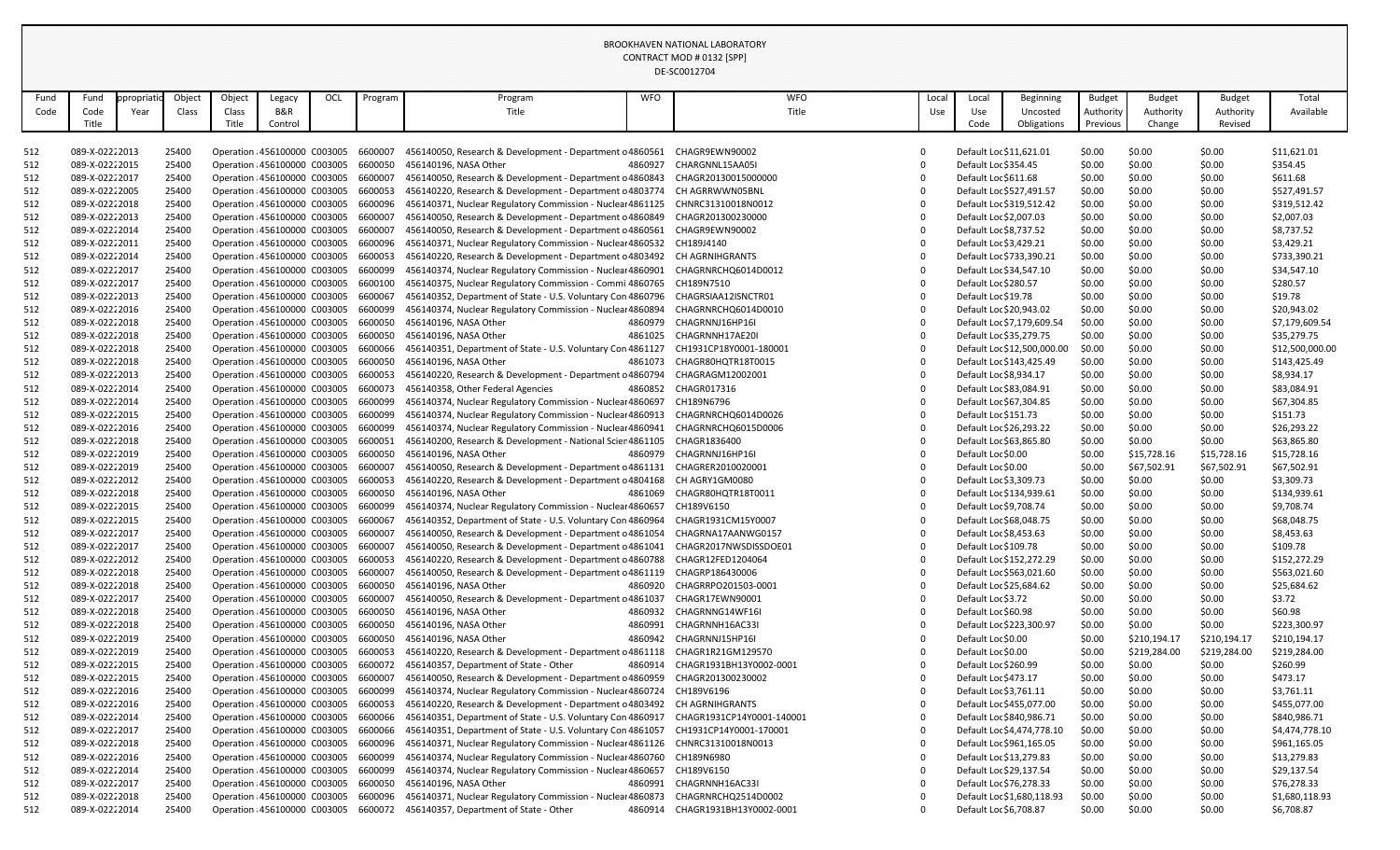## BROOKHAVEN NATIONAL LABORATORY CONTRACT MOD # 0132 [SPP] DE-SC0012704

| Fund | Fund            | opropriatio | Object | Object | Legacy                              | OCL | Program | Program                                                                                                    | <b>WFO</b> | <b>WFO</b>                                    | Local      | Local                  | <b>Beginning</b>           | <b>Budget</b> | <b>Budget</b> | <b>Budget</b> | Total          |
|------|-----------------|-------------|--------|--------|-------------------------------------|-----|---------|------------------------------------------------------------------------------------------------------------|------------|-----------------------------------------------|------------|------------------------|----------------------------|---------------|---------------|---------------|----------------|
| Code | Code            | Year        | Class  | Class  | B&R                                 |     |         | Title                                                                                                      |            | Title                                         | <b>Use</b> | <b>Use</b>             | Uncosted                   | Authority     | Authority     | Authority     | Available      |
|      | Title           |             |        | Title  | Control                             |     |         |                                                                                                            |            |                                               |            | Code                   | Obligations                | Previous      | Change        | Revised       |                |
|      |                 |             |        |        |                                     |     |         |                                                                                                            |            |                                               |            |                        |                            |               |               |               |                |
| 512  | 089-X-02222018  |             | 25400  |        | Operation : 456100000 C003005       |     | 6600007 | 456140050, Research & Development - Department c 4860850 CHAGR20130028000001                               |            |                                               |            | Default Loc \$2,448.77 |                            | \$0.00        | \$0.00        | \$0.00        | \$2,448.77     |
| 512  | 089-X-02222014  |             | 25400  |        | Operation : 456100000 C003005       |     | 6600096 | 456140371, Nuclear Regulatory Commission - Nuclear 4860776 CH189QBV02                                      |            |                                               |            | Default Loc \$9,993.07 |                            | \$0.00        | \$0.00        | \$0.00        | \$9,993.07     |
| 512  | 089-X-02222011  |             | 25400  |        | Operation : 456100000 C003005       |     | 6600050 | 456140196, NASA Other                                                                                      |            | 4860463 CHAGRNNJ07HC73I                       |            | Default Loc \$0.26     |                            | \$0.00        | \$0.00        | \$0.00        | \$0.26         |
| 512  | 089-X-02222018  |             | 25400  |        | Operation : 456100000 C003005       |     | 6600007 | 456140050, Research & Development - Department c 4861123 CHAGRP186100007                                   |            |                                               |            |                        | Default Loc \$85,838.77    | \$0.00        | \$0.00        | \$0.00        | \$85,838.77    |
| 512  | 089-X-02222012  |             | 25400  |        | Operation 456100000 C003005         |     | 6600053 | 456140220, Research & Development - Department c 4804149 CH AGRY1AA3009                                    |            |                                               |            | Default Loc \$4,499.65 |                            | \$0.00        | \$0.00        | \$0.00        | \$4,499.65     |
| 512  | 089-X-02222015  |             | 25400  |        | Operation : 456100000 C003005       |     | 6600053 | 456140220, Research & Development - Department c 4803492 CH AGRNIHGRANTS                                   |            |                                               |            |                        | Default Loc \$822,752.00   | \$0.00        | \$0.00        | \$0.00        | \$822,752.00   |
| 512  | 089-X-02222017  |             | 25400  |        | Operation 456100000 C003005         |     | 6600099 | 456140374, Nuclear Regulatory Commission - Nucleaı 4860947 CHAGRNRCHQ6015D0013                             |            |                                               |            | Default Loc \$1,430.36 |                            | \$0.00        | \$0.00        | \$0.00        | \$1,430.36     |
| 512  | 089-X-02222007  |             | 25400  |        | Operation 456100000 C003005         |     | 6600050 | 456140196, NASA Other                                                                                      |            | 4860316 CHAGRNNJ05HE71I                       |            |                        | Default Loc \$20,870.32    | \$0.00        | \$0.00        | \$0.00        | \$20,870.32    |
| 512  | 089-X-02222016  |             | 25400  |        | Operation : 456100000 C003005       |     | 6600099 | 456140374, Nuclear Regulatory Commission - Nucleaı 4860948 CHAGRNRCHQ6015D0009                             |            |                                               |            |                        | Default Loc \$93,722.24    | \$0.00        | \$0.00        | \$0.00        | \$93,722.24    |
| 512  | 089-X-02222016  |             | 25400  |        | Operation 456100000 C003005         |     | 6600050 | 456140196, NASA Other                                                                                      |            | 4860745 CHAGRNNJ12HA64I                       |            | Default Loc \$6,224.31 |                            | \$0.00        | \$0.00        | \$0.00        | \$6,224.31     |
| 512  | 089-X-02222015  |             | 25400  |        | Operation : 456100000 C003005       |     | 6600099 | 456140374, Nuclear Regulatory Commission - Nuclear 4860622 CH189N6859                                      |            |                                               |            | Default Loc \$561.39   |                            | \$0.00        | \$0.00        | \$0.00        | \$561.39       |
| 512  | 089-X-02222018  |             | 25400  |        | Operation 456100000 C003005         |     | 6600050 | 456140196, NASA Other                                                                                      |            | 4860992 CHAGRNNA16BD59I                       |            |                        | Default Loc \$27,289.71    | \$0.00        | \$0.00        | \$0.00        | \$27,289.71    |
| 512  | 089-X-02222014  |             | 25400  |        | Operation 456100000 C003005         |     | 6600053 | 456140220, Research & Development - Department c 4860836 CHAGRAGM12001001                                  |            |                                               |            | Default Loc \$767.68   |                            | \$0.00        | \$0.00        | \$0.00        | \$767.68       |
| 512  | 089-X-02222015  |             | 25400  |        | Operation : 456100000 C003005       |     | 6600053 | 456140220, Research & Development - Department c 4860897 CHAGRR21AI113565                                  |            |                                               |            | Default Loc \$6,228.29 |                            | \$0.00        | \$0.00        | \$0.00        | \$6,228.29     |
|      |                 |             |        |        |                                     |     |         |                                                                                                            |            |                                               |            |                        |                            |               |               |               |                |
| 512  | 089-X-02222016  |             | 25400  |        | Operation 456100000 C003005         |     | 6600066 | 456140351, Department of State - U.S. Voluntary Con 4861012 CHAGR1931CP14Y0001-160001                      |            |                                               |            |                        | Default Loc \$3,431,271.01 | \$0.00        | \$0.00        | \$0.00        | \$3,431,271.01 |
| 512  | 089-X-02222016  |             | 25400  |        | Operation : 456100000 C003005       |     | 6600099 | 456140374, Nuclear Regulatory Commission - Nucleaı 4860817 CH189V6400                                      |            |                                               |            | Default Loc \$1,784.78 |                            | \$0.00        | \$0.00        | \$0.00        | \$1,784.78     |
| 512  | 089-X-02222018  |             | 25400  |        | Operation : 456100000 C003005       |     | 6600050 | 456140196, NASA Other                                                                                      | 4860942    | CHAGRNNJ15HP16I                               |            |                        | Default Loc \$143,017.14   | \$0.00        | \$0.00        | \$0.00        | \$143,017.14   |
| 512  | 089-X-02222014  |             | 25400  |        | Operation 456100000 C003005         |     | 6600073 | 456140358, Other Federal Agencies                                                                          |            | 3011110 CRAGRS-OES-10-IAA-0024 - Climate Redi |            | Default Loc \$121.25   |                            | \$0.00        | \$0.00        | \$0.00        | \$121.25       |
| 512  | 089-X-02222016  |             | 25400  |        | Operation : 456100000 C003005       |     | 6600066 | 456140351, Department of State - U.S. Voluntary Con 4860970 CHAGR1931CP14Y0001                             |            |                                               |            |                        | Default Loc \$1,288,712.72 | \$0.00        | \$0.00        | \$0.00        | \$1,288,712.72 |
| 512  | 089-X-02222017  |             | 25400  |        | Operation : 456100000 C003005       |     | 6600069 | 456140354, U.S. Agency For International Developme 4860930 CHAGRAIDOFDAP1500003                            |            |                                               |            |                        | Default Loc \$121,227.96   | \$0.00        | \$0.00        | \$0.00        | \$121,227.96   |
| 512  | 089-X-02222018  |             | 25400  |        | Operation : 456100000 C003005       |     | 6600069 | 456140354, U.S. Agency For International Developme 4860930                                                 |            | CHAGRAIDOFDAP1500003                          |            |                        | Default Loc \$242,718.45   | \$0.00        | \$0.00        | \$0.00        | \$242,718.45   |
| 512  | 089-X-02222013  |             | 25400  |        | Operation 456100000 C003005         |     | 6600066 | 456140351, Department of State - U.S. Voluntary Con 4860844 CHAGRSIAA13ISNMNSA2                            |            |                                               |            | Default Loc \$3,808.15 |                            | \$0.00        | \$0.00        | \$0.00        | \$3,808.15     |
| 512  | 089-X-02222018  |             | 25400  |        | Operation 456100000 C003005         |     | 6600053 | 456140220, Research & Development - Department c 4860902 CHAGRP41GM111244                                  |            |                                               |            |                        | Default Loc \$3,011,272.60 | \$0.00        | \$0.00        | \$0.00        | \$3,011,272.60 |
| 512  | 089-X-02222015  |             | 25400  |        | Operation : 456100000 C003005       |     | 6600007 | 456140050, Research & Development - Department c 4860561 CHAGR9EWN90002                                    |            |                                               |            | Default Loc \$1.29     |                            | \$0.00        | \$0.00        | \$0.00        | \$1.29         |
| 512  | 089-X-02222011  |             | 25400  |        | Operation : 456100000 C003005       |     | 6600050 | 456140196, NASA Other                                                                                      |            | 4860467 CHAGRNNJ07HE78I                       |            |                        | Default Loc \$360,508.07   | \$0.00        | \$0.00        | \$0.00        | \$360,508.07   |
| 512  | 089-X-02222016  |             | 25400  |        | Operation : 456100000 C003005       |     | 6600050 | 456140196, NASA Other                                                                                      | 4860957    | CHAGRNNL15AA13I                               |            | Default Loc \$1,554.98 |                            | \$0.00        | $-$1,554.98$  | $-51,554.98$  | \$0.00         |
| 512  | 089-X-02222017  |             | 25400  |        | Operation 456100000 C003005         |     | 6600099 | 456140374, Nuclear Regulatory Commission - Nucleaı 4860911 CHAGRNRCHQ6014D0024                             |            |                                               |            |                        | Default Loc \$119,801.34   | \$0.00        | \$0.00        | \$0.00        | \$119,801.34   |
| 512  | 089-X-02222016  |             | 25400  |        | Operation : 456100000 C003005       |     | 6600096 | 456140371, Nuclear Regulatory Commission - Nuclear 4860773 CH189QBI02                                      |            |                                               |            | Default Loc \$813.05   |                            | \$0.00        | \$0.00        | \$0.00        | \$813.05       |
|      |                 |             |        |        |                                     |     |         |                                                                                                            |            |                                               |            |                        |                            |               |               |               |                |
| 512  | 089-X-02222005  |             | 25400  |        |                                     |     |         | Operation 456100000 C003005 6600066 456140351, Department of State - U.S. Voluntary Con 4806666 CHAGRRWWFO |            |                                               |            |                        | Default Loc \$394,234.20   | \$0.00        | \$0.00        | \$0.00        | \$394,234.20   |
| 910  | 089-X-024(2014  |             | 25400  |        | Operation 456100000 C003005 6600072 |     |         | 456140357, Department of State - Other                                                                     | 4860787    | CHAGRSIAA1213ISNNADR5IN                       |            | Default Loc \$849.00   |                            | \$0.00        | \$0.00        | \$0.00        | \$849.00       |
| 910  | 089-X-024(2015  |             | 25400  |        | Operation 456100000 C003005         |     | 6600084 | 45614036B, Science and Technology - Other                                                                  | 4860847    | CHAGRHSHQDC13X00231                           |            |                        | Default Loc \$34,200.86    | \$0.00        | \$0.00        | \$0.00        | \$34,200.86    |
| 910  | 089-X-024(2014  |             | 25400  |        | Operation : 456100000 C003005       |     | 6600084 | 45614036B, Science and Technology - Other                                                                  | 4860915    | CHAGRHSHQPM14X00209                           |            |                        | Default Loc \$11,352.52    | \$0.00        | \$0.00        | \$0.00        | \$11,352.52    |
| 910  | 089-X-024(2015  |             | 25400  |        | Operation 456100000 C003005         |     | 6600014 | 456140075, Army - Other                                                                                    | 4860884    | CHAGRW74RDV41125664                           |            |                        | Default Loc \$97,087.38    | \$0.00        | \$0.00        | \$0.00        | \$97,087.38    |
| 910  | 089-X-024(2014  |             | 25400  |        | Operation : 456100000 C003005       |     | 6600084 | 45614036B, Science and Technology - Other                                                                  | 4841247    | CHAGRHSHQDC10X00595                           |            | Default Loc \$4,212.25 |                            | \$0.00        | \$0.00        | \$0.00        | \$4,212.25     |
| 910  | 089-X-024(2014  |             | 25400  |        | Operation : 456100000 C003005       |     | 6600014 | 456140075, Army - Other                                                                                    | 4860884    | CHAGRW74RDV41125664                           |            |                        | Default Loc \$70,657.76    | \$0.00        | \$0.00        | \$0.00        | \$70,657.76    |
| 910  | 089-X-024(2014  |             | 25400  |        | Operation : 456100000 C003005       |     | 6600084 | 45614036B, Science and Technology - Other                                                                  | 4860789    | CHAGRHSHQDC12X00340                           |            | Default Loc \$4,403.81 |                            | \$0.00        | \$0.00        | \$0.00        | \$4,403.81     |
| 910  | 089-X-024(2017  |             | 25400  |        | Operation 456100000 C003005         |     | 6600072 | 456140357, Department of State - Other                                                                     | 4860787    | CHAGRSIAA1213ISNNADR5IN                       |            | Default Loc \$0.01     |                            | \$0.00        | \$0.00        | \$0.00        | \$0.01         |
| 1055 | 089-X-02432018  |             | 25400  |        | Operation : 456100000 C003005       |     | 6600040 | 456140142, Other DOD Agencies - Other                                                                      | 4861085    | CHAGRNR78G17304GS03                           |            |                        | Default Loc \$418,837.42   | \$0.00        | \$0.00        | \$0.00        | \$418,837.42   |
| 1055 | 089-X-02432018  |             | 25400  |        | Operation : 456100000 C003005       |     | 6600040 | 456140142, Other DOD Agencies - Other                                                                      | 4861083    | CHAGREAOC0038905                              |            |                        | Default Loc \$317,094.71   | \$0.00        | \$0.00        | \$0.00        | \$317,094.71   |
| 1055 | 089-X-02432018  |             | 25400  |        | Operation 456100000 C003005         |     | 6600040 | 456140142, Other DOD Agencies - Other                                                                      | 4861110    | CH16003D20181805150005                        |            |                        | Default Loc \$172,913.16   | \$0.00        | \$0.00        | \$0.00        | \$172,913.16   |
| 1055 | 089-X-02432015  |             | 25400  |        | Operation 456100000 C003005         |     | 6600084 | 45614036B, Science and Technology - Other                                                                  | 4842545    | CHAGRHSHQPM15X00168                           |            | Default Loc \$156.92   |                            | \$0.00        | \$0.00        | \$0.00        | \$156.92       |
| 1055 | 089-X-024:2011  |             | 25400  |        | Operation : 456100000 C003005       |     | 6600084 | 45614036B, Science and Technology - Other                                                                  | 4860604    | CHAGRHSHQDC09X00627                           |            |                        | Default Loc \$25,454.80    | \$0.00        | \$0.00        | \$0.00        | \$25,454.80    |
|      |                 |             |        |        |                                     |     |         |                                                                                                            | 4861005    |                                               |            |                        |                            |               |               |               |                |
| 1055 | 089-X-024:2017  |             | 25400  |        | Operation 456100000 C003005         |     | 6600084 | 45614036B, Science and Technology - Other                                                                  |            | CHAGRHSHQDN16X00027                           |            |                        | Default Loc \$1,681,056.67 | \$0.00        | \$0.00        | \$0.00        | \$1,681,056.67 |
| 1055 | 089-X-02432017  |             | 25400  |        | Operation 456100000 C003005         |     | 6600084 | 45614036B, Science and Technology - Other                                                                  | 4861024    | CHAGRHSHQPM16X00202                           |            | Default Loc \$437.15   |                            | \$0.00        | \$0.00        | \$0.00        | \$437.15       |
| 1055 | 089-X-02432018  |             | 25400  |        | Operation 456100000 C003005         |     | 6600084 | 45614036B, Science and Technology - Other                                                                  | 4861124    | CHAGR70FA5018K00000018                        |            |                        | Default Loc \$20,000.00    | \$0.00        | \$0.00        | \$0.00        | \$20,000.00    |
| 1055 | 089-X-02432012  |             | 25400  |        | Operation 456100000 C003005         |     | 6600084 | 45614036B, Science and Technology - Other                                                                  | 4860789    | CHAGRHSHQDC12X00340                           |            | Default Loc \$1,561.80 |                            | \$0.00        | \$0.00        | \$0.00        | \$1,561.80     |
| 1055 | 089-X-02432018  |             | 25400  |        | Operation : 456100000 C003005       |     | 6600040 | 456140142, Other DOD Agencies - Other                                                                      | 4861117    | CHAGRNR00118058GR01                           |            |                        | Default Loc \$600,000.00   | \$0.00        | \$0.00        | \$0.00        | \$600,000.00   |
| 1055 | 089-X-02432016  |             | 25400  |        | Operation 456100000 C003005         |     | 6600084 | 45614036B, Science and Technology - Other                                                                  | 4861008    | CHAGRHSHQDN16X00024                           |            |                        | Default Loc \$25,000.00    | \$0.00        | \$0.00        | \$0.00        | \$25,000.00    |
| 1055 | 089-X-02432018  |             | 25400  |        | Operation : 456100000 C003005       |     | 6600040 | 456140142, Other DOD Agencies - Other                                                                      | 4861113    | CHAGREAOC0048606                              |            |                        | Default Loc \$96,227.18    | \$0.00        | \$0.00        | \$0.00        | \$96,227.18    |
| 1055 | 089-X-02432015  |             | 25400  |        | Operation : 456100000 C003005       |     | 6600084 | 45614036B, Science and Technology - Other                                                                  | 4860923    | CHARGHSHQPM14X-00162                          |            | Default Loc \$696.09   |                            | \$0.00        | \$0.00        | \$0.00        | \$696.09       |
| 1055 | 089-X-024: 2017 |             | 25400  |        | Operation : 456100000 C003005       |     | 6600040 | 456140142, Other DOD Agencies - Other                                                                      | 4861055    | CHAGRNCSC17007                                |            |                        | Default Loc \$175,668.34   | \$0.00        | \$0.00        | \$0.00        | \$175,668.34   |
| 1055 | 089-X-02432018  |             | 25400  |        | Operation 456100000 C003005         |     | 6600040 | 456140142, Other DOD Agencies - Other                                                                      |            | 4861055 CHAGRNCSC17007                        |            |                        | Default Loc \$450,000.00   | \$0.00        | \$0.00        | \$0.00        | \$450,000.00   |

| Local                  | Local                  | <b>Beginning</b>           | <b>Budget</b> | <b>Budget</b> | <b>Budget</b> | Total          |
|------------------------|------------------------|----------------------------|---------------|---------------|---------------|----------------|
| Use                    | Use                    | Uncosted                   | Authority     | Authority     | Authority     | Available      |
|                        | Code                   | Obligations                | Previous      | Change        | Revised       |                |
| $\pmb{0}$              | Default Loc \$2,448.77 |                            | \$0.00        | \$0.00        | \$0.00        | \$2,448.77     |
| $\pmb{0}$              | Default Loc \$9,993.07 |                            | \$0.00        | \$0.00        | \$0.00        | \$9,993.07     |
| $\boldsymbol{0}$       | Default Loc \$0.26     |                            | \$0.00        | \$0.00        | \$0.00        | \$0.26         |
| 0                      |                        | Default Loc \$85,838.77    | \$0.00        | \$0.00        | \$0.00        | \$85,838.77    |
| $\boldsymbol{0}$       | Default Loc \$4,499.65 |                            | \$0.00        | \$0.00        | \$0.00        | \$4,499.65     |
| $\boldsymbol{0}$       |                        | Default Loc \$822,752.00   | \$0.00        | \$0.00        | \$0.00        | \$822,752.00   |
| $\pmb{0}$              | Default Loc \$1,430.36 |                            | \$0.00        | \$0.00        | \$0.00        | \$1,430.36     |
| $\boldsymbol{0}$       |                        | Default Loc \$20,870.32    | \$0.00        | \$0.00        | \$0.00        | \$20,870.32    |
| $\boldsymbol{0}$       |                        | Default Loc \$93,722.24    | \$0.00        | \$0.00        | \$0.00        | \$93,722.24    |
| $\pmb{0}$              | Default Loc \$6,224.31 |                            | \$0.00        | \$0.00        | \$0.00        | \$6,224.31     |
| $\boldsymbol{0}$       | Default Loc \$561.39   |                            | \$0.00        | \$0.00        | \$0.00        | \$561.39       |
| $\boldsymbol{0}$       |                        | Default Loc \$27,289.71    | \$0.00        | \$0.00        | \$0.00        | \$27,289.71    |
| $\boldsymbol{0}$       | Default Loc \$767.68   |                            | \$0.00        | \$0.00        | \$0.00        | \$767.68       |
| $\boldsymbol{0}$       | Default Loc \$6,228.29 |                            | \$0.00        | \$0.00        | \$0.00        | \$6,228.29     |
| $\pmb{0}$              |                        | Default Loc \$3,431,271.01 | \$0.00        | \$0.00        | \$0.00        | \$3,431,271.01 |
| $\boldsymbol{0}$       | Default Loc \$1,784.78 |                            | \$0.00        | \$0.00        | \$0.00        | \$1,784.78     |
| $\pmb{0}$              |                        | Default Loc \$143,017.14   | \$0.00        | \$0.00        | \$0.00        | \$143,017.14   |
| $\boldsymbol{0}$       | Default Loc \$121.25   |                            | \$0.00        | \$0.00        | \$0.00        | \$121.25       |
| $\boldsymbol{0}$       |                        | Default Loc \$1,288,712.72 | \$0.00        | \$0.00        | \$0.00        | \$1,288,712.72 |
| $\pmb{0}$              |                        | Default Loc \$121,227.96   | \$0.00        | \$0.00        | \$0.00        | \$121,227.96   |
| $\pmb{0}$              |                        | Default Loc \$242,718.45   | \$0.00        | \$0.00        | \$0.00        | \$242,718.45   |
| $\boldsymbol{0}$       | Default Loc \$3,808.15 |                            | \$0.00        | \$0.00        | \$0.00        | \$3,808.15     |
| $\boldsymbol{0}$       |                        | Default Loc \$3,011,272.60 | \$0.00        | \$0.00        | \$0.00        | \$3,011,272.60 |
| $\boldsymbol{0}$       | Default Loc \$1.29     |                            | \$0.00        | \$0.00        | \$0.00        | \$1.29         |
| $\boldsymbol{0}$       |                        | Default Loc \$360,508.07   | \$0.00        | \$0.00        | \$0.00        | \$360,508.07   |
| $\boldsymbol{0}$       | Default Loc \$1,554.98 |                            | \$0.00        | $-51,554.98$  | $-$1,554.98$  | \$0.00         |
| 0                      |                        | Default Loc \$119,801.34   | \$0.00        | \$0.00        | \$0.00        | \$119,801.34   |
| $\pmb{0}$              | Default Loc \$813.05   |                            | \$0.00        | \$0.00        | \$0.00        | \$813.05       |
| $\pmb{0}$              |                        | Default Loc \$394,234.20   | \$0.00        | \$0.00        | \$0.00        | \$394,234.20   |
| $\boldsymbol{0}$       | Default Loc \$849.00   |                            | \$0.00        | \$0.00        | \$0.00        | \$849.00       |
| $\pmb{0}$              |                        | Default Loc \$34,200.86    | \$0.00        | \$0.00        | \$0.00        | \$34,200.86    |
| 0                      |                        | Default Loc \$11,352.52    | \$0.00        | \$0.00        | \$0.00        | \$11,352.52    |
| $\pmb{0}$              |                        | Default Loc \$97,087.38    | \$0.00        | \$0.00        | \$0.00        | \$97,087.38    |
| $\pmb{0}$              | Default Loc \$4,212.25 |                            | \$0.00        | \$0.00        | \$0.00        | \$4,212.25     |
| 0                      |                        | Default Loc \$70,657.76    | \$0.00        | \$0.00        | \$0.00        | \$70,657.76    |
| $\pmb{0}$              | Default Loc \$4,403.81 |                            | \$0.00        | \$0.00        | \$0.00        | \$4,403.81     |
| $\boldsymbol{0}$       | Default Loc \$0.01     |                            | \$0.00        | \$0.00        | \$0.00        | \$0.01         |
| $\boldsymbol{0}$       |                        | Default Loc \$418,837.42   | \$0.00        | \$0.00        | \$0.00        | \$418,837.42   |
| $\boldsymbol{0}$       |                        | Default Loc \$317,094.71   | \$0.00        | \$0.00        | \$0.00        | \$317,094.71   |
| $\pmb{0}$              |                        | Default Loc \$172,913.16   | \$0.00        | \$0.00        | \$0.00        | \$172,913.16   |
| $\pmb{0}$              | Default Loc \$156.92   |                            | \$0.00        | \$0.00        | \$0.00        | \$156.92       |
| $\pmb{0}$              |                        | Default Loc \$25,454.80    | \$0.00        | \$0.00        | \$0.00        | \$25,454.80    |
| $\boldsymbol{0}$       |                        | Default Loc \$1,681,056.67 | \$0.00        | \$0.00        | \$0.00        | \$1,681,056.67 |
| $\pmb{0}$              | Default Loc \$437.15   |                            | \$0.00        | \$0.00        | \$0.00        | \$437.15       |
| $\pmb{0}$              |                        | Default Loc \$20,000.00    | \$0.00        | \$0.00        | \$0.00        | \$20,000.00    |
| $\pmb{0}$              | Default Loc \$1,561.80 |                            | \$0.00        | \$0.00        | \$0.00        | \$1,561.80     |
| $\pmb{0}$              |                        | Default Loc \$600,000.00   | \$0.00        | \$0.00        | \$0.00        | \$600,000.00   |
| $\pmb{0}$              |                        | Default Loc \$25,000.00    | \$0.00        | \$0.00        | \$0.00        | \$25,000.00    |
| 0                      |                        | Default Loc \$96,227.18    | \$0.00        | \$0.00        | \$0.00        | \$96,227.18    |
|                        |                        |                            | \$0.00        | \$0.00        | \$0.00        | \$696.09       |
|                        |                        |                            |               |               |               |                |
| $\pmb{0}$<br>$\pmb{0}$ | Default Loc \$696.09   | Default Loc \$175,668.34   | \$0.00        | \$0.00        | \$0.00        | \$175,668.34   |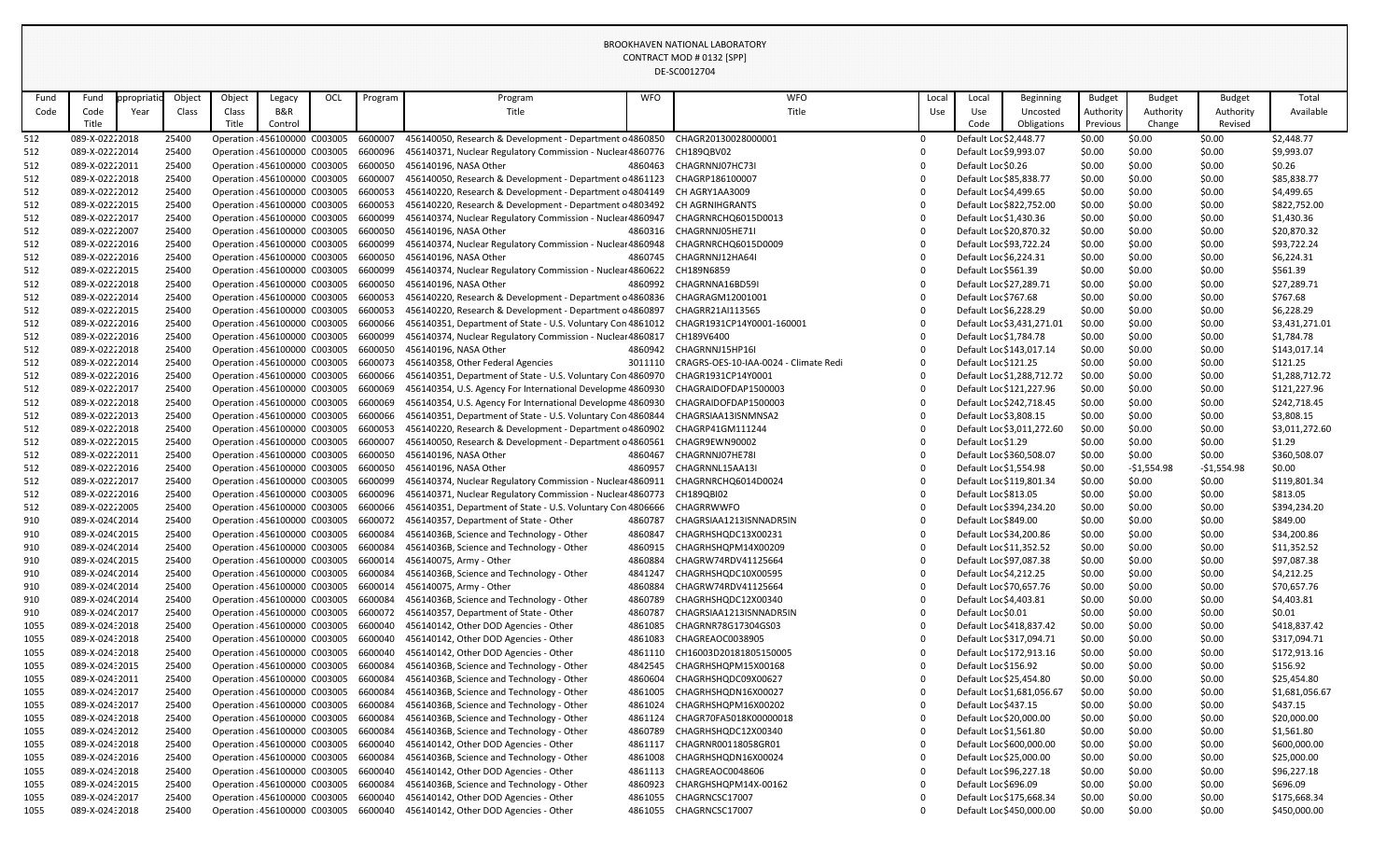BROOKHAVEN NATIONAL LABORATORY CONTRACT MOD # 0132 [SPP] DE-SC0012704

| Fund | Fund            | ppropriatic | Object | Object | Legacy                        | <b>OCI</b> | Program | Program                                   | <b>WFO</b> | <b>WFO</b>                            | Local | Local                    | Beginning                | <b>Budget</b> | <b>Budget</b> | <b>Budget</b> | Total        |
|------|-----------------|-------------|--------|--------|-------------------------------|------------|---------|-------------------------------------------|------------|---------------------------------------|-------|--------------------------|--------------------------|---------------|---------------|---------------|--------------|
| Code | Code            | Year        | Class  | Class  | <b>B&amp;R</b>                |            |         | Title                                     |            | Title                                 | Use   | Use                      | Uncosted                 | Authority     | Authority     | Authority     | Available    |
|      | Title           |             |        | Title  | Control                       |            |         |                                           |            |                                       |       | Code                     | Obligations              | Previous      | Change        | Revised       |              |
| 1055 | 089-X-024:2017  |             | 25400  |        | Operation : 456100000 C003005 |            | 6600084 | 45614036B, Science and Technology - Other | 4861038    | AGRHSHQPM17X00137                     |       | Default Loc \$535.90     |                          | \$0.00        | \$0.00        | \$0.00        | \$535.90     |
| 1055 | 089-X-02432016  |             | 25400  |        | Operation : 456100000 C003005 |            | 6600084 | 45614036B, Science and Technology - Other | 4860997    | CHAGRHSHQPM16X00080                   |       | Default Loc \$17,697.10  |                          | \$0.00        | \$0.00        | \$0.00        | \$17,697.10  |
| 1055 | 089-X-024:2018  |             | 25400  |        | Operation : 456100000 C003005 |            | 6600084 | 45614036B, Science and Technology - Other | 4861129    | CHAGR70RSAT18KPM000172                |       |                          | Default Loc \$200,000.00 | \$0.00        | \$0.00        | \$0.00        | \$200,000.00 |
| 1055 | 089-X-024:2015  |             | 25400  |        | Operation 456100000 C003005   |            | 6600084 | 45614036B, Science and Technology - Other | 4860960    | CHAGRHSHQDC15X00146                   |       |                          | Default Loc \$120,280.40 | \$0.00        | \$0.00        | \$0.00        | \$120,280.40 |
| 1055 | 089-X-024:2018  |             | 25400  |        | Operation : 456100000 C003005 |            | 6600084 | 45614036B, Science and Technology - Other | 4861051    | CHAGRHSHQPM17X00213                   |       |                          | Default Loc \$221,200.00 | \$0.00        | \$0.00        | \$0.00        | \$221,200.00 |
| 1055 | 089-X-024: 2017 |             | 25400  |        | Operation : 456100000 C003005 |            | 6600084 | 45614036B, Science and Technology - Other | 4861049    | CHAGRHSHQPM17X00142                   |       | Default Loc \$1,108.00   |                          | \$0.00        | \$0.00        | \$0.00        | \$1,108.00   |
| 1055 | 089-X-024:2018  |             | 25400  |        | Operation 456100000 C003005   |            | 6600040 | 456140142, Other DOD Agencies - Other     | 4861112    | CHAGREAOC0044286                      |       |                          | Default Loc \$147,799.55 | \$0.00        | \$0.00        | \$0.00        | \$147,799.55 |
| 1055 | 089-X-024:2018  |             | 25400  |        | Operation 456100000 C003005   |            | 6600040 | 456140142, Other DOD Agencies - Other     | 4861082    | CHAGREAOC0038769                      |       | Default Loc \$403.92     |                          | \$0.00        | \$0.00        | \$0.00        | \$403.92     |
| 1055 | 089-X-024:2016  |             | 25400  |        | Operation 456100000 C003005   |            | 6600084 | 45614036B, Science and Technology - Other | 4860994    | CHAGRHSHQPM16X00081                   |       | Default Loc \$2,561.17   |                          | \$0.00        | \$0.00        | \$0.00        | \$2,561.17   |
| 1055 | 089-X-024:2011  |             | 25400  |        | Operation 456100000 C003005   |            | 6600020 | 456140086, Navy - Other                   | 4860694    | CHAGRN0001411IP20054                  |       | Default Loc \$2,572.20   |                          | \$0.00        | \$0.00        | \$0.00        | \$2,572.20   |
| 1055 | 089-X-02432012  |             | 25400  |        | Operation : 456100000 C003005 |            | 6600084 | 45614036B, Science and Technology - Other | 4860604    | CHAGRHSHQDC09X00627                   |       | Default Loc \$20,000.00  |                          | \$0.00        | \$0.00        | \$0.00        | \$20,000.00  |
| 1055 | 089-X-024:2016  |             | 25400  |        | Operation : 456100000 C003005 |            | 6600084 | 45614036B, Science and Technology - Other | 4860960    | CHAGRHSHQDC15X00146                   |       | Default Loc \$90,000.00  |                          | \$0.00        | \$0.00        | \$0.00        | \$90,000.00  |
| 1055 | 089-X-024:2016  |             | 25400  |        | Operation : 456100000 C003005 |            | 6600084 | 45614036B, Science and Technology - Other | 4842534    | CHAGRHSHQDC15X00132                   |       | Default Loc \$21,555.93  |                          | \$0.00        | \$0.00        | \$0.00        | \$21,555.93  |
| 1055 | 089-X-024:2016  |             | 25400  |        | Operation : 456100000 C003005 |            | 6600040 | 456140142, Other DOD Agencies - Other     | 4861013    | CHAGRNID8G16196GS21                   |       |                          | Default Loc \$100,000.00 | \$0.00        | \$0.00        | \$0.00        | \$100,000.00 |
| 1055 | 089-X-024:2018  |             | 25400  |        | Operation 456100000 C003005   |            | 6600040 | 456140142, Other DOD Agencies - Other     | 4861094    | CHAGREAOC0046634                      |       |                          | Default Loc \$150,000.00 | \$0.00        | \$0.00        | \$0.00        | \$150,000.00 |
| 1055 | 089-X-024:2018  |             | 25400  |        | Operation : 456100000 C003005 |            | 6600040 | 456140142, Other DOD Agencies - Other     | 4861097    | CHAGREAOC0043663                      |       | Default Loc \$61,792.34  |                          | \$0.00        | \$0.00        | \$0.00        | \$61,792.34  |
| 1055 | 089-X-024:2018  |             | 25400  |        | Operation : 456100000 C003005 |            | 6600040 | 456140142, Other DOD Agencies - Other     | 4861095    | CHAGREAOC0041083                      |       | Default Loc \$55,000.00  |                          | \$0.00        | \$0.00        | \$0.00        | \$55,000.00  |
| 1055 | 089-X-02432015  |             | 25400  |        | Operation 456100000 C003005   |            | 6600084 | 45614036B, Science and Technology - Other | 4860933    | CHAGRHSHQPM15X00025                   |       | Default Loc \$2,147.71   |                          | \$0.00        | \$0.00        | \$0.00        | \$2,147.71   |
| 1055 | 089-X-024:2018  |             | 25400  |        | Operation : 456100000 C003005 |            | 6600109 | 456140063, Air Force - Other              | 4861078    | CHAGRF4FBFP8012G101                   |       | Default Loc \$38,994.52  |                          | \$0.00        | \$0.00        | \$0.00        | \$38,994.52  |
| 1055 | 089-X-024:2018  |             | 25400  |        | Operation 456100000 C003005   |            | 6600084 | 45614036B, Science and Technology - Other | 4861024    | CHAGRHSHQPM16X00202                   |       | Default Loc \$15,000.00  |                          | \$0.00        | \$0.00        | \$0.00        | \$15,000.00  |
| 1055 | 089-X-024: 2017 |             | 25400  |        | Operation : 456100000 C003005 |            | 6600084 | 45614036B, Science and Technology - Other | 4861051    | CHAGRHSHQPM17X00213                   |       | Default Loc \$41,676.76  |                          | \$0.00        | \$0.00        | \$0.00        | \$41,676.76  |
| 1055 | 089-X-024: 2017 |             | 25400  |        | Operation : 456100000 C003005 |            | 6600084 | 45614036B, Science and Technology - Other | 4861048    | CHAGRHSHQPM17X00229                   |       | Default Loc \$286,219.17 |                          | \$0.00        | \$0.00        | \$0.00        | \$286,219.17 |
| 1055 | 089-X-024:2018  |             | 25400  |        | Operation 456100000 C003005   |            | 6600038 | 456140135, DARPA - Other                  | 4861106    | CHAGRHR0011835865                     |       |                          | Default Loc \$320,703.38 | \$0.00        | \$0.00        | \$0.00        | \$320,703.38 |
| 1055 | 089-X-024:2016  |             | 25400  |        | Operation 456100000 C003005   |            | 6600033 | 456140124, DNA - Other                    | 4861006    | CHAGR1002721193                       |       | Default Loc \$2,259.69   |                          | \$0.00        | \$0.00        | \$0.00        | \$2,259.69   |
| 5489 | 089-16/17-2016  |             | 25400  |        | Operation 456100000 C003005   |            | 6600073 | 456140358, Other Federal Agencies         | 4861011    | CHAGRGX0012648-BNL                    |       |                          | OTT 16-17 \$139,579.00   | \$0.00        | \$0.00        | \$0.00        | \$139,579.00 |
| 5499 | 089-X-03212014  |             | 25400  |        | Operation 456100000 C003005   |            | 6600072 | 456140357, Department of State - Other    | 3011110    | CRAGRS-OES-10-IAA-0024 - Climate Redi |       | Default Loc \$45.77      |                          | \$0.00        | \$0.00        | \$0.00        | \$45.77      |
| 5499 | 089-X-03212014  |             | 25400  |        | Operation : 456100000 C003005 |            | 6600072 | 456140357, Department of State - Other    | 3012882    | CRAGR 19318814Y0007-140001            |       | Default Loc \$638.50     |                          | \$0.00        | \$0.00        | \$0.00        | \$638.50     |
| 5499 | 089-X-03212016  |             | 25400  |        | Operation 456100000 C003005   |            | 6600072 | 456140357, Department of State - Other    | 3012199    | CRAGR-S-OES-12-IA-0010                |       | Default Loc \$25,808.25  |                          | \$0.00        | \$0.00        | \$0.00        | \$25,808.25  |

|             |                                                                                                                     |            |        |        |                               |     |         |                                                                             |            | <b>DE-SCOUTZ/04</b>                   |        |                        |                          |               |                              |               |                 |
|-------------|---------------------------------------------------------------------------------------------------------------------|------------|--------|--------|-------------------------------|-----|---------|-----------------------------------------------------------------------------|------------|---------------------------------------|--------|------------------------|--------------------------|---------------|------------------------------|---------------|-----------------|
| Fund        | Fund                                                                                                                | ppropriati | Object | Object | Legacy                        | OCL | Program | Program                                                                     | <b>WFO</b> | <b>WFO</b>                            | Local  | Local                  | Beginning                | <b>Budget</b> | <b>Budget</b>                | <b>Budget</b> | Total           |
| Code        | Code                                                                                                                | Year       | Class  | Class  | B&R                           |     |         | Title                                                                       |            | Title                                 | Use    | Use                    | Uncosted                 | Authority     | Authority                    | Authority     | Available       |
|             | Title                                                                                                               |            |        | Title  | Control                       |     |         |                                                                             |            |                                       |        | Code                   | Obligations              | Previous      | Change                       | Revised       |                 |
| 1055        | 089-X-024:2017                                                                                                      |            | 25400  |        | Operation : 456100000 C003005 |     | 6600084 | 45614036B, Science and Technology - Other                                   | 4861038    | AGRHSHQPM17X00137                     | - റ    | Default Loc \$535.90   |                          | \$0.00        | \$0.00                       | \$0.00        | \$535.90        |
| 1055        | 089-X-024:2016                                                                                                      |            | 25400  |        | Operation 456100000 C003005   |     | 6600084 | 45614036B, Science and Technology - Other                                   | 4860997    | CHAGRHSHQPM16X00080                   |        |                        | Default Loc \$17,697.10  | \$0.00        | \$0.00                       | \$0.00        | \$17,697.10     |
| 1055        | 089-X-024:2018                                                                                                      |            | 25400  |        | Operation : 456100000 C003005 |     | 6600084 | 45614036B, Science and Technology - Other                                   | 4861129    | CHAGR70RSAT18KPM000172                |        |                        | Default Loc \$200,000.00 | \$0.00        | \$0.00                       | \$0.00        | \$200,000.00    |
| 1055        | 089-X-024: 2015                                                                                                     |            | 25400  |        | Operation 456100000 C003005   |     | 6600084 | 45614036B, Science and Technology - Other                                   | 4860960    | CHAGRHSHQDC15X00146                   |        |                        | Default Loc \$120,280.40 | \$0.00        | \$0.00                       | \$0.00        | \$120,280.40    |
| 1055        | 089-X-024:2018                                                                                                      |            | 25400  |        | Operation 456100000 C003005   |     | 6600084 | 45614036B, Science and Technology - Other                                   | 4861051    | CHAGRHSHQPM17X00213                   |        |                        | Default Loc \$221,200.00 | \$0.00        | \$0.00                       | \$0.00        | \$221,200.00    |
| 1055        | 089-X-024:2017                                                                                                      |            | 25400  |        | Operation 456100000 C003005   |     | 6600084 | 45614036B, Science and Technology - Other                                   | 4861049    | CHAGRHSHQPM17X00142                   |        | Default Loc \$1,108.00 |                          | \$0.00        | \$0.00                       | \$0.00        | \$1,108.00      |
| 1055        | 089-X-024:2018                                                                                                      |            | 25400  |        | Operation 456100000 C003005   |     | 6600040 | 456140142, Other DOD Agencies - Other                                       | 4861112    | CHAGREAOC0044286                      |        |                        | Default Loc \$147,799.55 | \$0.00        | \$0.00                       | \$0.00        | \$147,799.55    |
| 1055        | 089-X-024:2018                                                                                                      |            | 25400  |        | Operation 456100000 C003005   |     | 6600040 | 456140142, Other DOD Agencies - Other                                       | 4861082    | CHAGREAOC0038769                      |        | Default Loc \$403.92   |                          | \$0.00        | \$0.00                       | \$0.00        | \$403.92        |
| 1055        | 089-X-02432016                                                                                                      |            | 25400  |        | Operation 456100000 C003005   |     | 6600084 | 45614036B, Science and Technology - Other                                   | 4860994    | CHAGRHSHQPM16X00081                   |        | Default Loc \$2,561.17 |                          | \$0.00        | \$0.00                       | \$0.00        | \$2,561.17      |
| 1055        | 089-X-024:2011                                                                                                      |            | 25400  |        | Operation 456100000 C003005   |     | 6600020 | 456140086, Navy - Other                                                     | 4860694    | CHAGRN0001411IP20054                  |        | Default Loc \$2,572.20 |                          | \$0.00        | \$0.00                       | \$0.00        | \$2,572.20      |
| 1055        | 089-X-02432012                                                                                                      |            | 25400  |        | Operation 456100000 C003005   |     | 6600084 | 45614036B, Science and Technology - Other                                   | 4860604    | CHAGRHSHQDC09X00627                   |        |                        | Default Loc \$20,000.00  | \$0.00        | \$0.00                       | \$0.00        | \$20,000.00     |
| 1055        | 089-X-024:2016                                                                                                      |            | 25400  |        | Operation 456100000 C003005   |     | 6600084 | 45614036B, Science and Technology - Other                                   | 4860960    | CHAGRHSHQDC15X00146                   |        |                        | Default Loc \$90,000.00  | \$0.00        | \$0.00                       | \$0.00        | \$90,000.00     |
| 1055        | 089-X-02432016                                                                                                      |            | 25400  |        | Operation : 456100000 C003005 |     | 6600084 | 45614036B, Science and Technology - Other                                   | 4842534    | CHAGRHSHQDC15X00132                   |        |                        | Default Loc \$21,555.93  | \$0.00        | \$0.00                       | \$0.00        | \$21,555.93     |
| 1055        | 089-X-024:2016                                                                                                      |            | 25400  |        | Operation 456100000 C003005   |     | 6600040 | 456140142, Other DOD Agencies - Other                                       | 4861013    | CHAGRNID8G16196GS21                   |        |                        | Default Loc \$100,000.00 | \$0.00        | \$0.00                       | \$0.00        | \$100,000.00    |
| 1055        | 089-X-02432018                                                                                                      |            | 25400  |        | Operation 456100000 C003005   |     | 6600040 | 456140142, Other DOD Agencies - Other                                       | 4861094    | CHAGREAOC0046634                      |        |                        | Default Loc \$150,000.00 | \$0.00        | \$0.00                       | \$0.00        | \$150,000.00    |
| 1055        | 089-X-02432018                                                                                                      |            | 25400  |        | Operation 456100000 C003005   |     | 6600040 | 456140142, Other DOD Agencies - Other                                       | 4861097    | CHAGREAOC0043663                      |        |                        | Default Loc \$61,792.34  | \$0.00        | \$0.00                       | \$0.00        | \$61,792.34     |
| 1055        | 089-X-024:2018                                                                                                      |            | 25400  |        | Operation 456100000 C003005   |     | 6600040 | 456140142, Other DOD Agencies - Other                                       | 4861095    | CHAGREAOC0041083                      |        |                        | Default Loc \$55,000.00  | \$0.00        | \$0.00                       | \$0.00        | \$55,000.00     |
| 1055        | 089-X-02432015                                                                                                      |            | 25400  |        | Operation 456100000 C003005   |     | 6600084 | 45614036B, Science and Technology - Other                                   | 4860933    | CHAGRHSHQPM15X00025                   |        | Default Loc \$2,147.71 |                          | \$0.00        | \$0.00                       | \$0.00        | \$2,147.71      |
| 1055        | 089-X-02432018                                                                                                      |            | 25400  |        | Operation 456100000 C003005   |     | 6600109 | 456140063, Air Force - Other                                                | 4861078    | CHAGRF4FBFP8012G101                   |        |                        | Default Loc \$38,994.52  | \$0.00        | \$0.00                       | \$0.00        | \$38,994.52     |
| 1055        | 089-X-02432018                                                                                                      |            | 25400  |        | Operation 456100000 C003005   |     | 6600084 | 45614036B, Science and Technology - Other                                   | 4861024    | CHAGRHSHQPM16X00202                   |        |                        | Default Loc \$15,000.00  | \$0.00        | \$0.00                       | \$0.00        | \$15,000.00     |
| 1055        | 089-X-024:2017                                                                                                      |            | 25400  |        | Operation 456100000 C003005   |     | 6600084 | 45614036B, Science and Technology - Other                                   | 4861051    | CHAGRHSHQPM17X00213                   |        |                        | Default Loc \$41,676.76  | \$0.00        | \$0.00                       | \$0.00        | \$41,676.76     |
| 1055        | 089-X-024:2017                                                                                                      |            | 25400  |        | Operation 456100000 C003005   |     | 6600084 | 45614036B, Science and Technology - Other                                   | 4861048    | CHAGRHSHQPM17X00229                   |        |                        | Default Loc \$286,219.17 | \$0.00        | \$0.00                       | \$0.00        | \$286,219.17    |
| 1055        | 089-X-024:2018                                                                                                      |            | 25400  |        | Operation 456100000 C003005   |     | 6600038 | 456140135, DARPA - Other                                                    | 4861106    | CHAGRHR0011835865                     |        |                        | Default Loc \$320,703.38 | \$0.00        | \$0.00                       | \$0.00        | \$320,703.38    |
| 1055        | 089-X-024:2016                                                                                                      |            | 25400  |        | Operation 456100000 C003005   |     | 6600033 | 456140124, DNA - Other                                                      | 4861006    | CHAGR1002721193                       |        | Default Loc \$2,259.69 |                          | \$0.00        | \$0.00                       | \$0.00        | \$2,259.69      |
| 5489        | 089-16/17-2016                                                                                                      |            | 25400  |        | Operation 456100000 C003005   |     | 6600073 | 456140358, Other Federal Agencies                                           | 4861011    | CHAGRGX0012648-BNL                    | 302027 |                        | OTT 16-17 \$139,579.00   | \$0.00        | \$0.00                       | \$0.00        | \$139,579.00    |
| 5499        | 089-X-03212014                                                                                                      |            | 25400  |        | Operation 456100000 C003005   |     | 6600072 | 456140357, Department of State - Other                                      | 3011110    | CRAGRS-OES-10-IAA-0024 - Climate Redi |        | Default Loc \$45.77    |                          | \$0.00        | \$0.00                       | \$0.00        | \$45.77         |
| 5499        | 089-X-03212014                                                                                                      |            | 25400  |        | Operation : 456100000 C003005 |     | 6600072 | 456140357, Department of State - Other                                      | 3012882    | CRAGR 19318814Y0007-140001            |        | Default Loc \$638.50   |                          | \$0.00        | \$0.00                       | \$0.00        | \$638.50        |
| 5499        | 089-X-03212016                                                                                                      |            | 25400  |        |                               |     |         | Operation: 456100000 C003005 6600072 456140357, Department of State - Other |            | 3012199 CRAGR-S-OES-12-IA-0010        |        |                        | Default Loc \$25,808.25  | \$0.00        | \$0.00                       | \$0.00        | \$25,808.25     |
|             |                                                                                                                     |            |        |        |                               |     |         |                                                                             |            |                                       |        |                        |                          |               |                              |               |                 |
|             | <b>Other Federal Agency Total</b>                                                                                   |            |        |        |                               |     |         |                                                                             |            |                                       |        |                        | \$47,998,755.98 \$0.00   |               | \$511,154.26                 | \$511,154.26  | \$48,509,910.24 |
| SF-30 Total | \$47,998,755.98 \$0.00<br>\$511,154.26<br>\$511,154.26<br>\$48,509,910.24                                           |            |        |        |                               |     |         |                                                                             |            |                                       |        |                        |                          |               |                              |               |                 |
|             |                                                                                                                     |            |        |        |                               |     |         |                                                                             |            |                                       |        |                        |                          |               |                              |               |                 |
|             | <b>FPDS-NG Total [Action Obligation]</b><br>\$511,154.26<br><b>FPDS-NG Total [Base And Exercised Options Value]</b> |            |        |        |                               |     |         |                                                                             |            |                                       |        |                        |                          |               |                              |               |                 |
|             | <b>FPDS-NG Total [Base And All Options Value]</b>                                                                   |            |        |        |                               |     |         |                                                                             |            |                                       |        |                        |                          |               | \$511,154.26<br>\$511,154.26 |               |                 |
|             |                                                                                                                     |            |        |        |                               |     |         |                                                                             |            |                                       |        |                        |                          |               |                              |               |                 |

Agency Sub-Report

|                                                         | Obligation Change |
|---------------------------------------------------------|-------------------|
| Agency                                                  | Amount            |
|                                                         | --------------    |
| Department of Commerce                                  | 67,502.91         |
| Department of Health and Human Services                 | 219,284.00        |
| National Aeronautics and Space Administration           | 224, 367. 35      |
|                                                         |                   |
| Work for Others Funds Associated with Federal Agencies: | 511, 154. 26      |
| Total DOE Funds:                                        | 54,743,577.00     |